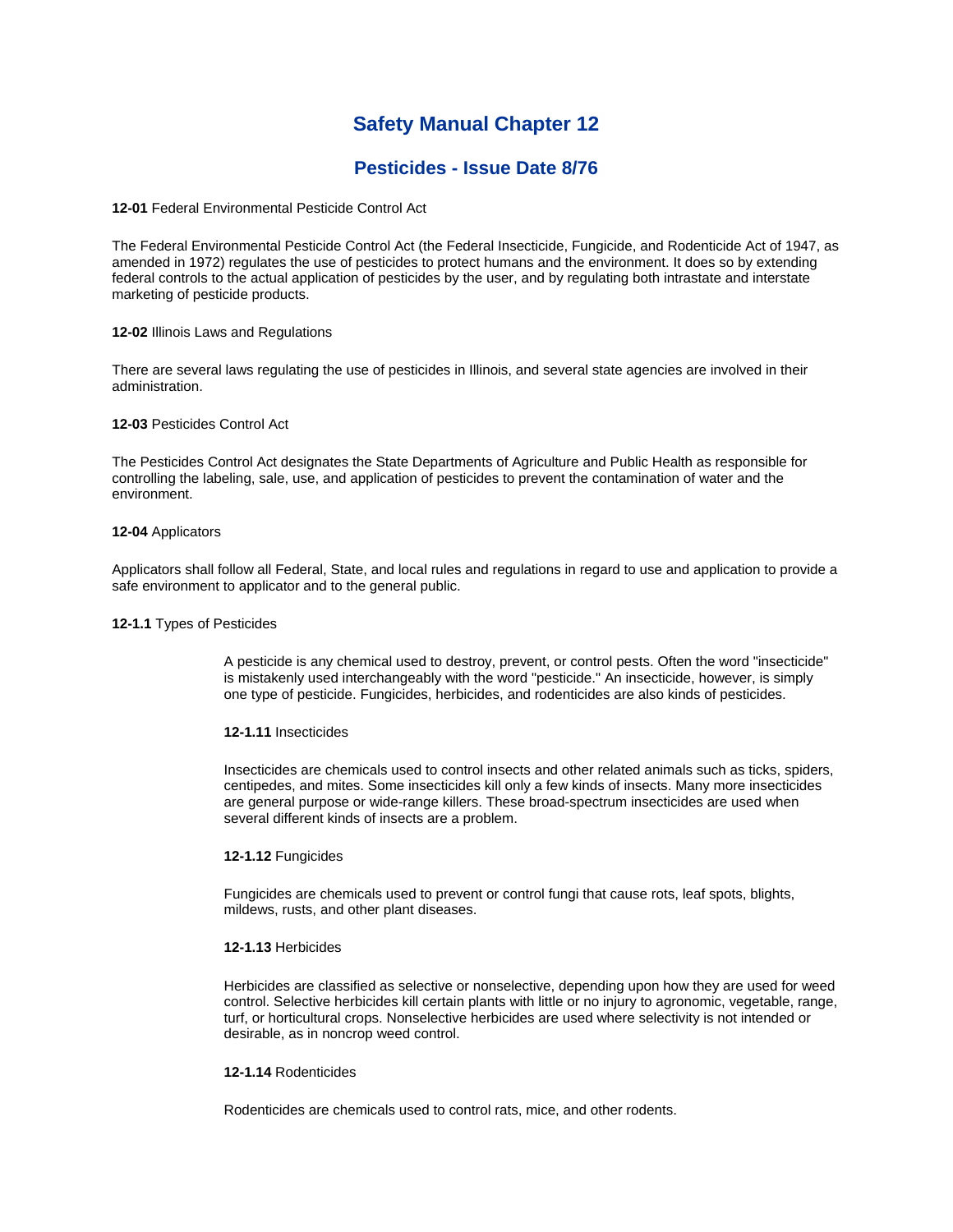# **12-1.15** Nematicides

Nematicides are chemicals used to control nematodes. Nematodes are tiny, hairlike worms that often live in the soil and feed on plant roots.

### **12-1.16** Fumigants

Fumigants are pesticides or mixtures of pesticides that produce vapors. Fumigants are used to control rodents, nematodes, weeds, and plant diseases.

### **12-1.2** Pesticide Compatibility

When two or more pesticides can be safely mixed together or used at the same time, they are said to be compatible. Some pesticides are incompatible because thy will not mix chemically. Incompatible pesticides may, when mixed, combine chemically and form another compound.

### **12-1.21** Toxicity and Hazards of Pesticides

Pesticides are poisonous. They have to be poisonous to kill undesirable plants, insects, diseases, or other pests. Safe and proper use of pesticides depends upon a knowledge of their toxic properties and a respect for the potential hazards associated with their use.

### **12-1.22** Toxicity

Toxicity is the inherent capacity of a pesticide to produce injury or death. If you know the toxicity of a pesticide, you will know what precautions to take.Highly toxic pesticides contain a drawing of a skull and crossbones and words "Danger-Poison" on the label. Moderately toxic pesticides contain the word "Warning" on the label; and pesticides with low and slight toxicity contain the word "Caution" on the label.

# **12-1.23** Hazards

Do not depend upon toxicity values alone as a measure of the hazard of a pesticide to humans or other animals. You must also be concerned with the hazards associated with exposure to the pesticide. Hazard and toxicity are not the same. Hazard is a combination of toxicity and exposure.

# **12-1.3** Human Pesticide Poisoning

Although pesticides are designed to control pests, they are also toxic (poisonous) to desirable plants and animals, including humans. Many pesticides are so highly toxic that very small quantities can kill a person, and exposure to a sufficient amount of almost any pesticide can make a person ill. Even the fairly safe pesticides can irritate the skin, eyes, nose, or mouth.

#### **12-1.31** Exposure to Pesticides

Chronic exposure to a low-level exposure over a longer period of time results in effects that are like a mild, slow poisoning.

**12-1.32** Acute exposure - spilling pesticide on yourself.

Before a pesticide can harm you, it must be taken into the body orally (through the mouth and digestive system); dermally (through the skin); or by inhalation through the nose and respiratory system. Both acute and chronic exposure can result from pesticides entering your body through any of these routes.

#### **12-1.33** Oral Exposure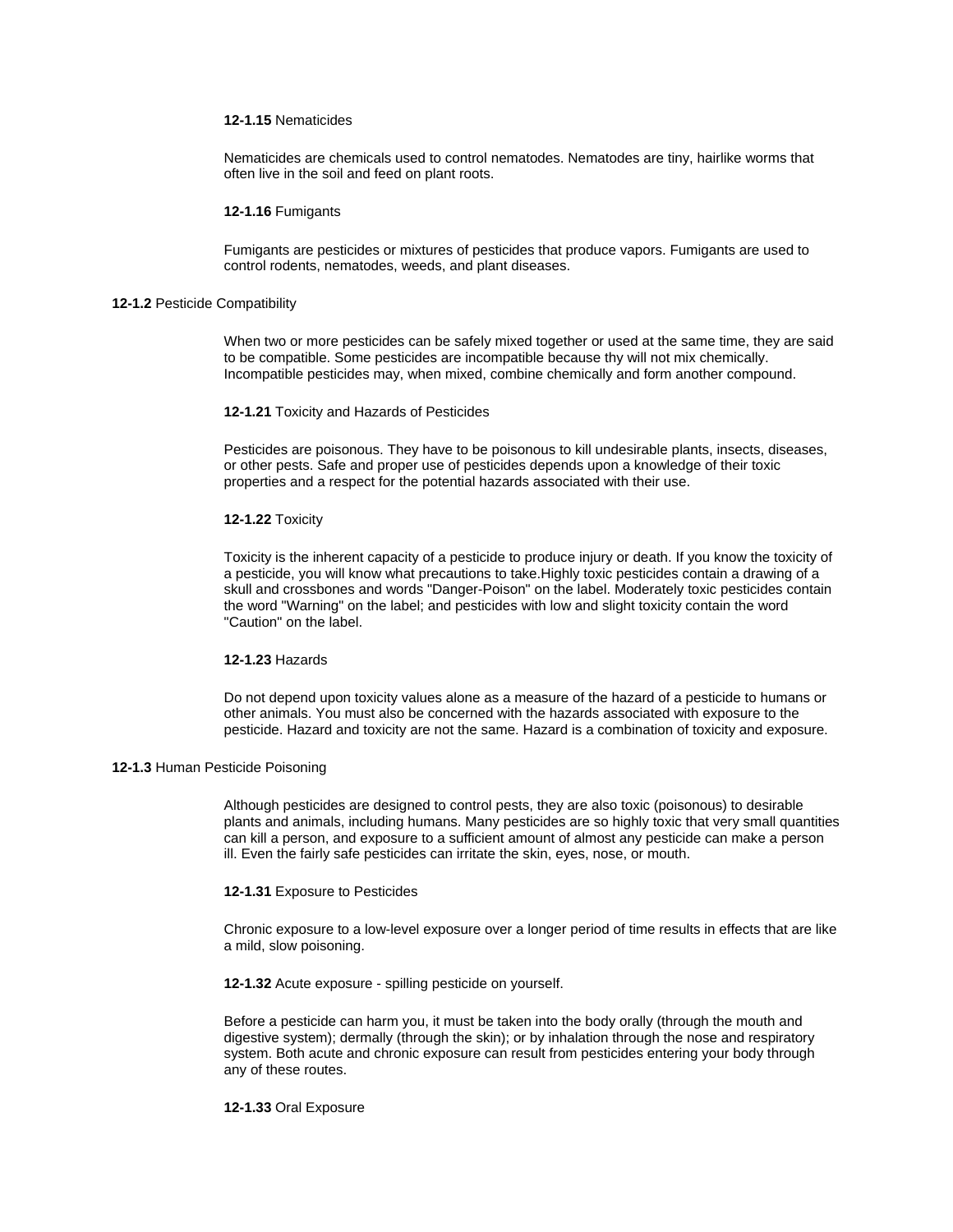Oral exposure may occur because of an accident, but it is more likely to be the result of carelessness. Blowing out a plugged nozzle with your mouth, smoking or eating without washing contaminated hands, or eating fruit that has been recently sprayed with a pesticide can result in oral exposure.

## **12-1.34** Dermal Exposure

Dermal exposure is skin contamination. It can occur any time a pesticide is mixed, applied, or handled, and it is often undetected. Its seriousness depends on (1) the dermal toxicity of the material; (2) the rate of absorption through the skin; (3) the size of the skin area contaminated; and (4) the length of time the material is in contact with the skin.

### **12-1.35** Inhalation Exposure

Inhalation exposure results from breathing in pesticide vapors, dust, or spray particles. Like oral and dermal exposure, inhalation exposure is more serious with some pesticides than with others.

#### **12-1.36** Organophosphates

The organophosphates are involved in more cases of occupational poisoning and deaths than any other single group of pesticides. The symptoms of poisoning by organophosphates progress through several stages.

- o The usual sequence of symptoms for mild poisoning is as follows: fatigue; headache; dizziness; numbness in the arms or legs; nausea and vomiting; excessive sweating and salivation; and the abdominal cramps or diarrhea.
- o In moderate poisoning, the symptoms listed for mild poisoning become more severe. Additional symptoms for moderate poisoning include inability to walk; generalized weakness; difficulty in talking;muscular twitches; and contraction of the pupil of the eye.
- o The symptoms for severe poisoning are unconsciousness; severe contractions of the pupil of the eye; muscular twitches; secretions from the mouth and nose; and respiratory difficulty. If victims of severe poisoning are not treated immediately, death will usually result.
- o Illness is frequently delayed several hours, and a victim may first become sick at home after supper. If symptoms begin more than 12 hours after the last known exposure to the pesticide, illness is probably due to some other cause.

# **12-1.37** Carbamates

The carbamates likely to cause illness through occupational exposure act in the same way as the organophosphates, and produce the same type of poisoning symptoms.

#### **12-1.38** Chlorinated Hydrocarbons

Only a few organochlorines have caused occupational poisoning. Early symptoms of poisoning include headache, nausea, vomiting, general discomfort and dizziness.

# **12-1.4** Treatment of Pesticide Poisoning

First aid is the initial effort to help a victim while medical help is on the way.

# **12-1.41** Poison of the Skin

Drench the victim's skin and clothing with water. The faster the poison is washed off, the less injury will result.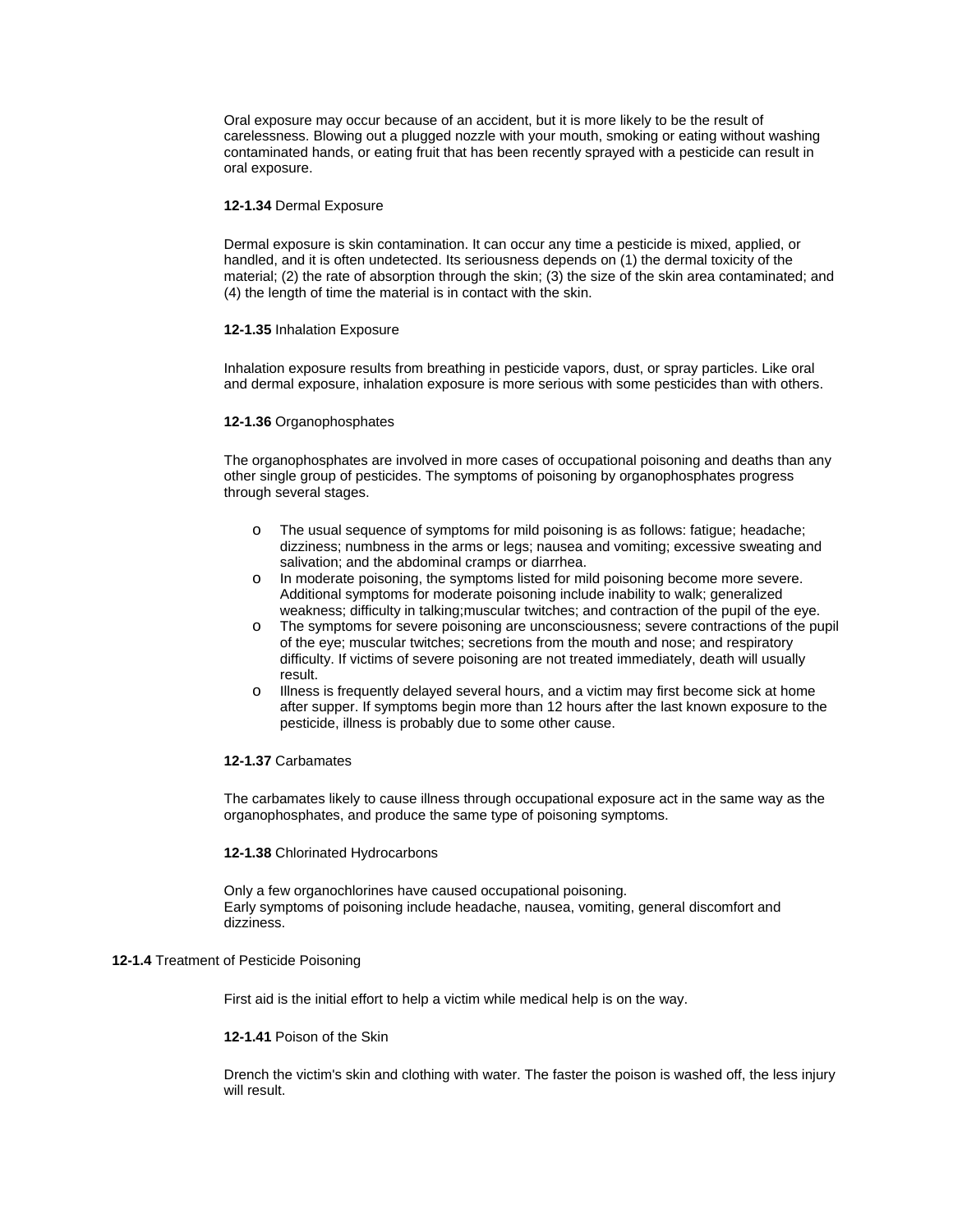# **12-1.42** Poison in the Eyes

It is important to wash the eyes out as quickly but as gently as possible.

**12-1.43** Inhaled Poison

If the victim is in an enclosed space, do not go in after him without an air-supplied respirator. Open all doors and windows. Carry the victim (do not let him walk) into the fresh air immediately.

**12-1.44** Swallowed Poison

The best first-aid treatment for a person who has swallowed a pesticide is to give him large amounts of plain water or milk.

**12-1.5** Safe Handling of Pesticides

**12-1.51** Protective Clothing and Equipment

All protective clothing and equipment shall be furnished by the University.

Pesticides can enter the body through many routes.The most common is through the skin contact. To prevent absorption through the skin, the applicator must wear a protective barrier. No safety recommendations can cover all situations. Always read the pesticide label for recommendations on the use of protective clothing and safety devices. When using any pesticides, wear at least a hat, coverall garment and wear rubber gloves and goggles.

# **12-1.52** Gloves

Unlined, liquid proof gloves (rubber or neoprene) should be worn when handling a pesticide concentrate or using organophosphates, carbamates, or other chemicals with the signal words "Danger-Poison" or "Warning" on the label.

# **12-1.53** Boots

Lightweight, unlined rubber boots should be worn when handling or applying highly or moderately toxic pesticides.

## **12-1.54** Care of Clothing and Equipment

Wear a clean set of clothing each day that you spray. If fabrics become wet with dilute spray during the day, they should be changed. If clothes get wet with liquid concentrates or highly toxic pesticides, they should be discarded.

Respirators provide protection from inhaling toxic chemicals. They should be worn whenever the more toxic organophosphate (TEPP, parathion, Guthion, DiSyston, Thimet, Phosdrin) or carbamate (Furadan, Temic) pesticides are applied. The label will indicate if a respirator is needed.

## **12-1.55** Chemical Canister Respirator (Gas Mask)

A gas mask should be worn when mixing or applying toxic pesticides in enclosed or poorly ventilated areas.

## **12-1.56** Mixing and Loading Pesticides

Before handling a pesticide container, put on the correct protective clothing and other necessary protective equipment. Each time you use a pesticide, carefully read the directions, for mixing before removing the material from the container. Pesticides should be mixed out of doors in a place where there is good light and ventilation.

# **12-1.6** Applying Pesticides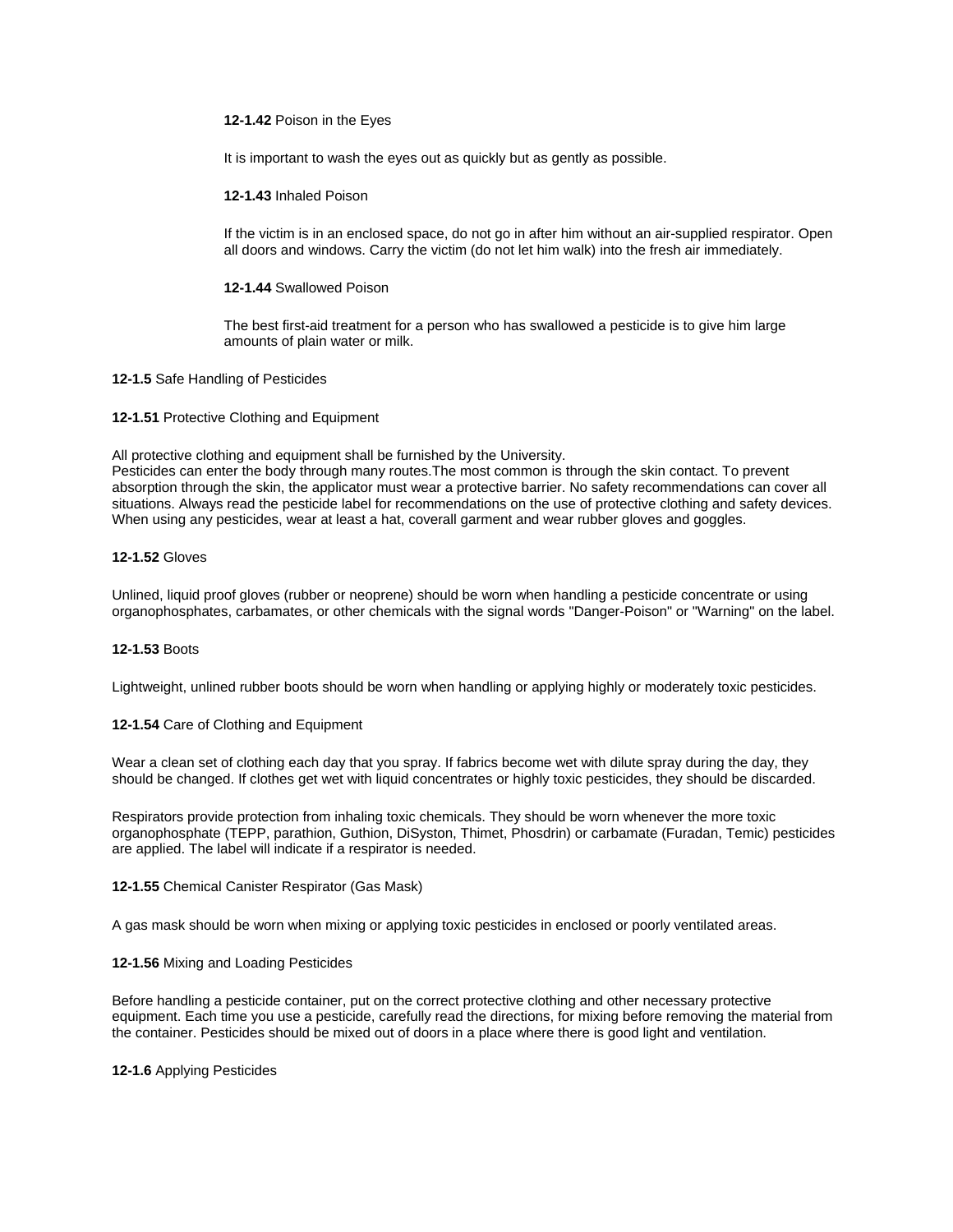A pesticide applicator is not only responsible for his own protection but also for the protection of other people, domestic animals, and the environment. You cannot afford to be careless!

# **12-1.61** Avoid Exposure

Do not work in spray drift or runoff unless you are properly protected. Do not apply chemicals when drift is likely to occur. Select application equipment, formulations, and adjuvants that will minimize drift hazard.

# **12-1.62** Safe Reentry Time

It is dangerous for people to enter an area after certain pesticides have been used. The time that must pass before the area is safe to enter is known as the "reentry time". This time, which should be listed on the pesticide label, varies according to the pesticide applied and the crop or area treated.

Whenever pesticides are used indoors, a warning shall be posted on the entrance containing "Danger - Positively No Admittance Toxic Environment". Such warning shall remain in place for such time period as indicated on label. During this time NO ONE shall enter.

# **12-1.7** Storing Pesticides

- Store pesticides and pesticide containers in a separate building, room, or enclosure, depending upon the size of your pesticide inventory.
- Use an exhaust fan for ventilation in storage rooms to reduce the temperature and high concentrations of toxic fumes.
- Do not store pesticides near food or other stored products. Restricted use pesticides should never be given to anyone.

# **12-1.8** Labels and Labeling

# **12-1.81** Information on the Label

- Trade (Brand) Name
- The trade or brand name is the manufacturer's name for the product.

# **12-1.82** Common and Chemical Names

The common name for a pesticide is a name agreed upon to identify an active ingredient in the product. A pesticide manufactured by more than one company may be sold under several brand names, but it always has the same common name.

# **12-1.83** Ingredients

Every label must list the amounts of active and inert (inactive) ingredients in the formulation.

# **12-1.84** Use Classification

- All pesticide labels must contain a statement of the use classification assigned by the EPA at the time of registration.
- A general use pesticide is one that will not harm the applicator or the environment to an unreasonable degree when it is used exactly according to directions.
- A restricted use pesticide is one that could harm the environment or the applicator even when used as directed.

## **12-1.85** Directions for Use